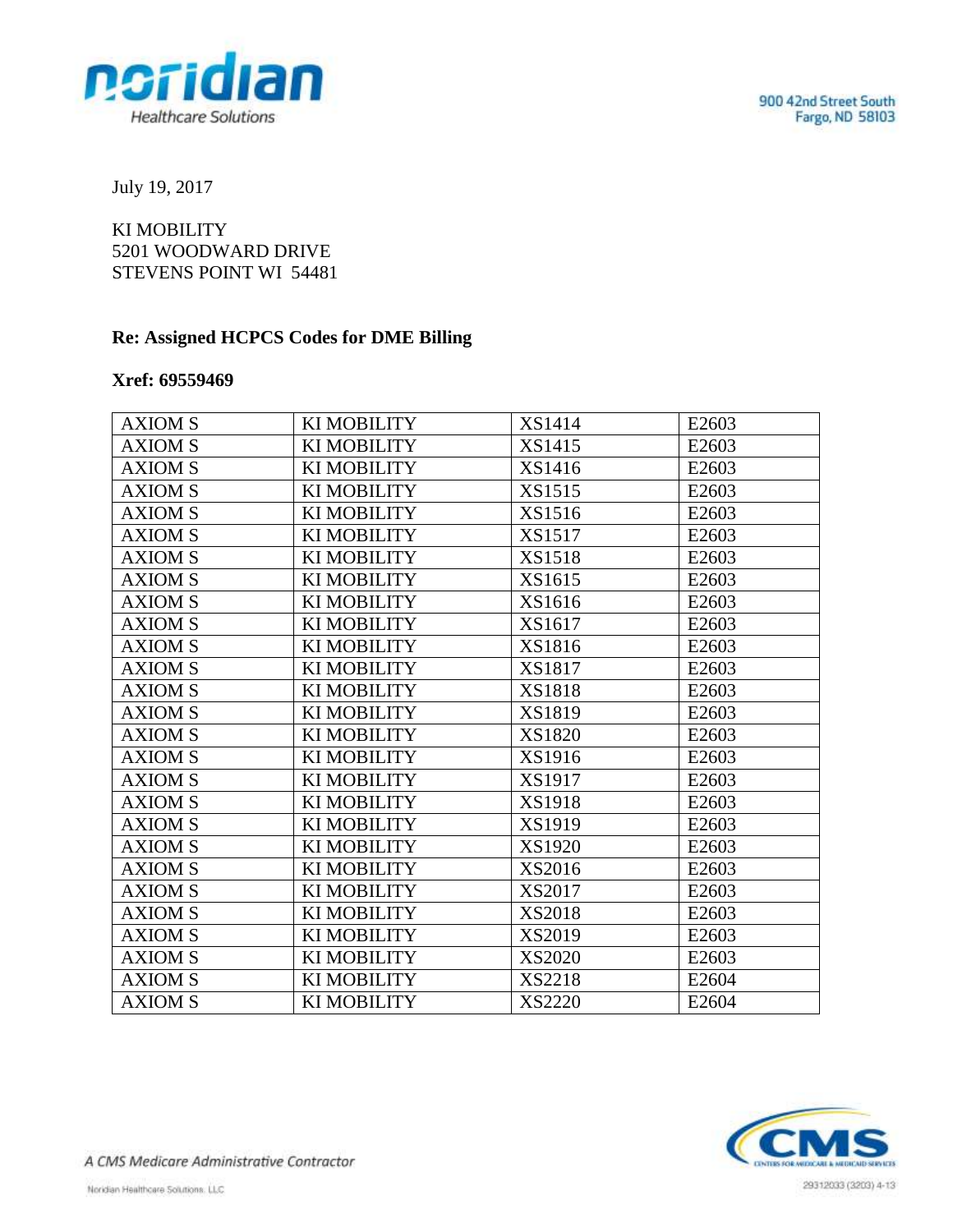Dear Thomas Whelan:

The Pricing, Data Analysis, and Coding (PDAC) contractor has reviewed the product(s) listed above and has approved the listed Healthcare Common Procedure Coding System (HCPCS) code(s) for billing the four Durable Medical Equipment Medicare Administrative Contractors (DME MACs).

The PDAC Contractor provides coding assistance to manufacturers to ensure proper coding of Durable Medical Equipment, Prosthetics, Orthotics, and Supplies **(**DMEPOS). The PDAC publishes coding decisions based on the coding guidelines established by the Local Coverage Determinations (LCDs) and associated Policy Articles and any related Advisory Articles established by the DME MACs. All products submitted to the PDAC for a coding verification review are examined by coders and professionals following a formal, standardized process.

The PDAC has reviewed the above listed product(s). Based on this review and application of DME MAC policy, the HCPCS code(s) listed below should be used when billing the DME MACs:

**E2603** - SKIN PROTECTION WHEELCHAIR SEAT CUSHION, WIDTH LESS THAN 22 INCHES, ANY DEPTH

## **E2604** - SKIN PROTECTION WHEELCHAIR SEAT CUSHION, WIDTH 22 INCHES OR GREATER, ANY DEPTH

This decision applies to the application we received on May 12, 2017. If information submitted in that application has changed or were to change, it could impact our decision. Therefore, a new application would need to be submitted for HCPCS coding verification review. The coding assigned in this decision letter will be available on the Product Classification List (PCL) on the Durable Medical Equipment Coding System (DMECS) within ten (10) working days from the letter's date. The DMECS can be accessed on the PDAC website, www.dmepdac.com. Please take the time to verify that this coding decision is correctly reflected in DMECS.

If you disagree with this decision, you may request a reconsideration within 45 days of the letter's date and provide evidence to substantiate a reconsideration of PDAC's original coding determination. To request a reconsideration, complete the Reconsideration Request form located on the PDAC website at https://www.dmepdac.com/review/requesting.html. If your request for a reconsideration is made after the 45-day time frame, it will require a new application and documentation to support the request.

It is the responsibility of manufacturers and distributors to notify the PDAC immediately of any changes involving their products, as listed on the PCL on DMECS. Further information for requesting updates to the PCL can be found on the PDAC website at https://www.dmepdac.com/review/notifying.html. It is also the responsibility of manufacturers and distributors to assure their websites and product marketing materials accurately reflect the product reviewed by the PDAC and the coding decision assigned.